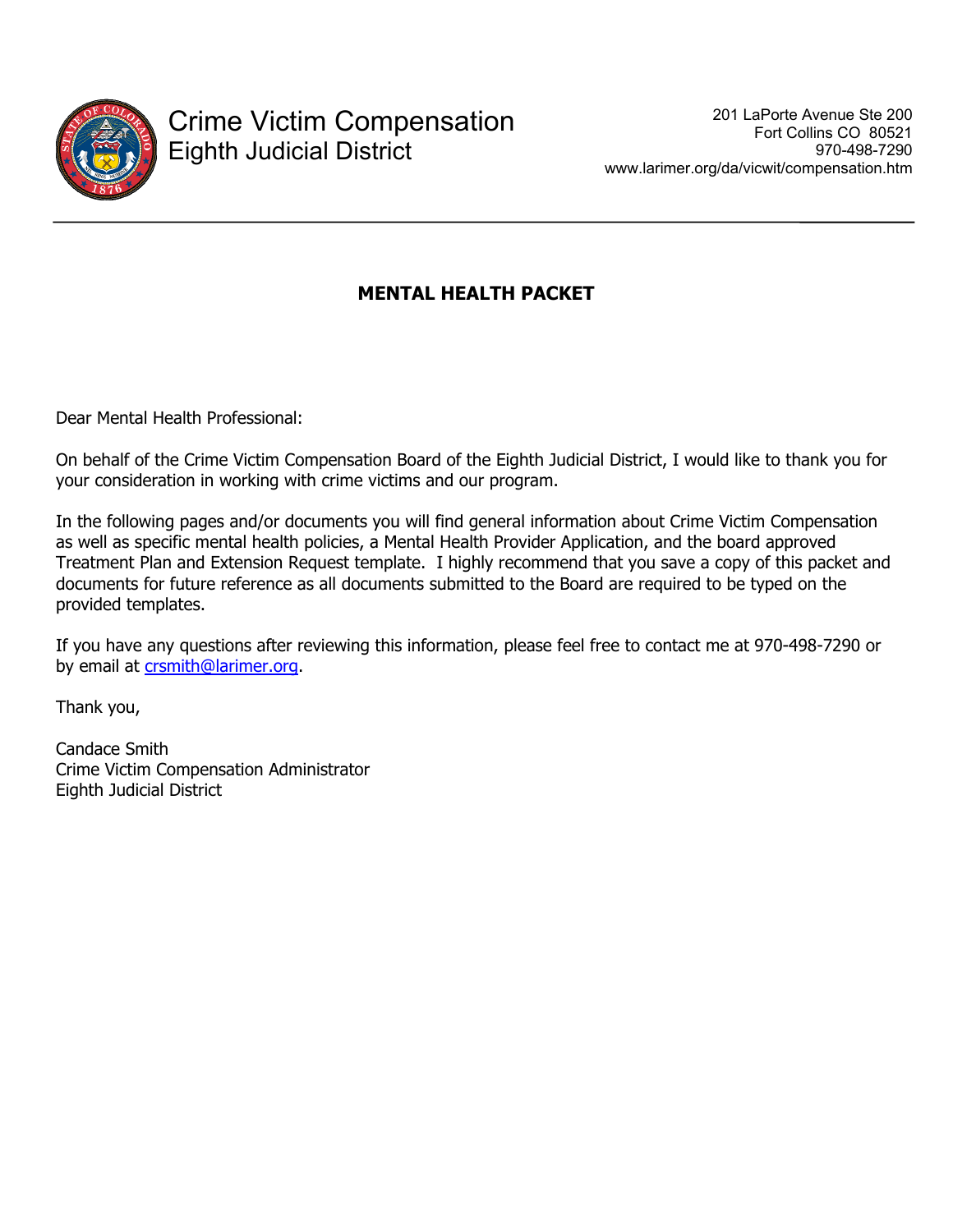# **PROCEDURE**

- A. Board reviews claims for eligibility
	- a. Victim is approved for Crime Victim Compensation funds if he/she is the victim of a compensable crime and meets the following statutory requirements:
		- i. the crime occurred after July 1, 1982
		- ii. the crime was reported to law enforcement within 72 hours
		- iii. the application was filed within one year of the date of the crime
		- iv. the victim cooperates fully with law enforcement
		- v. the death or injury to the victim was not substantially attributable to his/her wrongful act or substantial provocation

\*\*the board may waive some of these requirements if good cause is shown or in the interest of justice

- B. Upon claim approval, victim is provided with approval letter for three (3) mental health assessment sessions to establish a treatment plan.
- C. Clinician submits following documents for board review at next regular monthly board meeting:
	- a. Mental Health Provider Application, resume, copy of state license (if not previously approved provider)
	- b. Treatment Plan
- D. Upon Treatment Plan approval, victim and provider are provided approval letter.
- E. Clinician submits itemized billing and EOB (if applicable) to Crime Victim Compensation
- F. If additional mental health treatment is necessary, clinician submits Therapy Extension Request.

### **FOR DETAILED INFORMATION REGARDING MENTAL HEALTH APPROVAL AND/OR PAYMENT, PLEASE REFER TO FOLLOWING POLICIES**

### **POLICIES**

- A. GENERAL GUIDELINES
	- a. **The focus of mental health treatment must be the current victimization. For secondary victims the primary focus must be to understand and cope with the primary victim**.
	- b. As long as the victim's clinician meets the Board's minimum qualifications, the victim may see the clinician of their choice regardless of restrictions placed by the victim's insurance company and/or regardless of the clinician's expertise.
	- c. Inconclusive or unsubstantiated cases may be brought before the Board for consideration on a case-by-case basis but cannot be administratively approved.
	- d. The Board will consider payment of therapy for secondary victims including nonperpetrating siblings, child, or parent. Mental health may be considered for grandparents on a case-by-case basis. A child who witnesses domestic violence may be considered a primary victim on a case-by-case basis.
- B. CLINICIAN QUALIFICATIONS
	- a. All clinicians providing counseling services to crime victims must have a minimum of a Master's Degree in the therapy field and be state licensed; or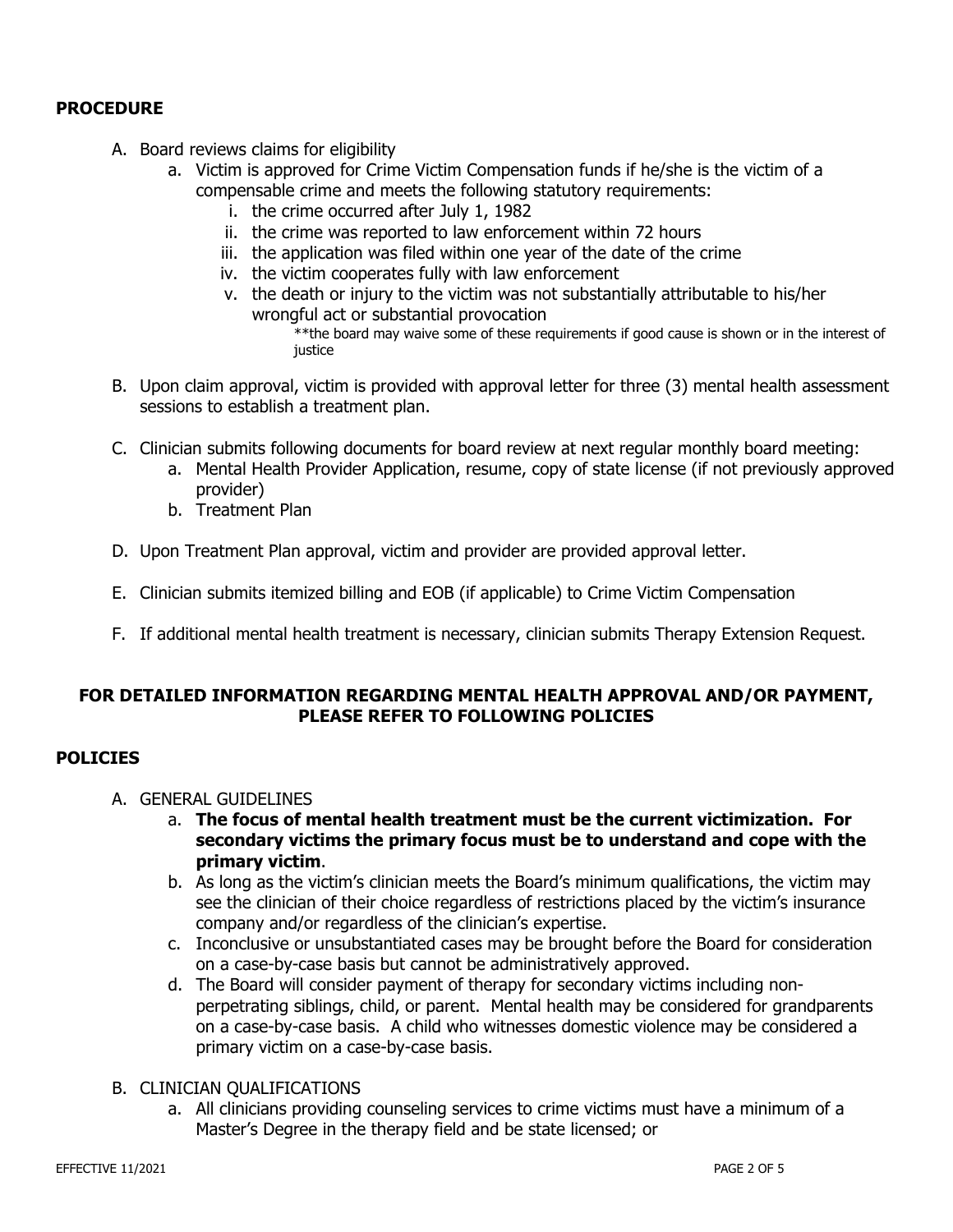- b. be actively pursuing licensure in the mental health field, supervised by a state licensed provider, and be registered with Department of Regulatory Agencies as an unlicensed clinician; or
- c. Clinicians currently enrolled in a therapy field internship, who have a Bachelor's Degree and are working towards a Master's Degree, must be directly supervised by a state licensed provider;
	- i. Crime victims must be provided with information on the process in place to file a complaint against an intern
	- ii. Victims are to be given the contact information for the school the intern is enrolled in
	- iii. It is the responsibility of the intern's licensed supervisor to contact the school in the event of a complaint
	- iv. Disciplinary action will be the responsibility of the counseling facility and the school of enrollment
	- v. It is the responsibility of the intern's licensed supervisor to contact the CVC Administrator and notify him/her of any complaints filed and disciplinary action taken; and
- d. All clinicians providing counseling services to crime victims must submit a resume and Mental Health Provider Application.
- e. The Crime Victim Compensation Board will not consider payment to a mental health provider who has provided victim services to a client in a dual role as part of the mental health provider's professional or volunteer position.

# C. ASSESSMENT SESSIONS

- a. Upon administrative or Board approval, a victim is initially awarded three (3) mental health assessment sessions.
- b. Assessment sessions are to be utilized within three (3) months of approval.
- c. Assessment sessions should be held face-to-face and one-on-one to establish a personalized treatment plan.
- D. TREATMENT PLAN
	- a. Within 30 days of the final assessment session, the mental health provider is required to submit a typed Mental Health Treatment Plan on the Board approved template.
	- b. Treatment plan should provide detailed goals and treatment objectives related to the crime and specific to the victim's needs.
	- c. No payment beyond three (3) sessions will be paid until a Mental Health Treatment Plan has been submitted and approved.
	- d. Treatment Plan requires victim/guardian signature, clinician signature, and supervising clinician signature if applicable.

# E. THERAPY AWARDS/PAYMENT

- a. Upon approval of the Mental Health Treatment Plan, the Board can award a primary victim up to 20 mental health sessions to be utilized within one year of the award, and can award a secondary victim up to 10 sessions to be utilized within one year of the award.
- b. Victims and/or mental health providers are required to bill all applicable insurance carriers prior to Crime Victim Compensation. Upon receipt of an explanation of benefit and itemized bill, Crime Victim Compensation will issue payment for the victim's responsibility (co-pay, deductible, etc) up to the maximum award amounts indicated below.
- c. Individual therapy by a master's or PhD level clinician will be paid up to \$90.00/hour.
- d. Individual therapy by a bachelor's level intern will be paid up to \$55.00/hour.
- e. Group therapy will be paid up to \$55.00.
- f. Family therapy will be paid up to \$90.00 per approved mental health provider per session. The mental health provider may not bill and will not receive payment for each member of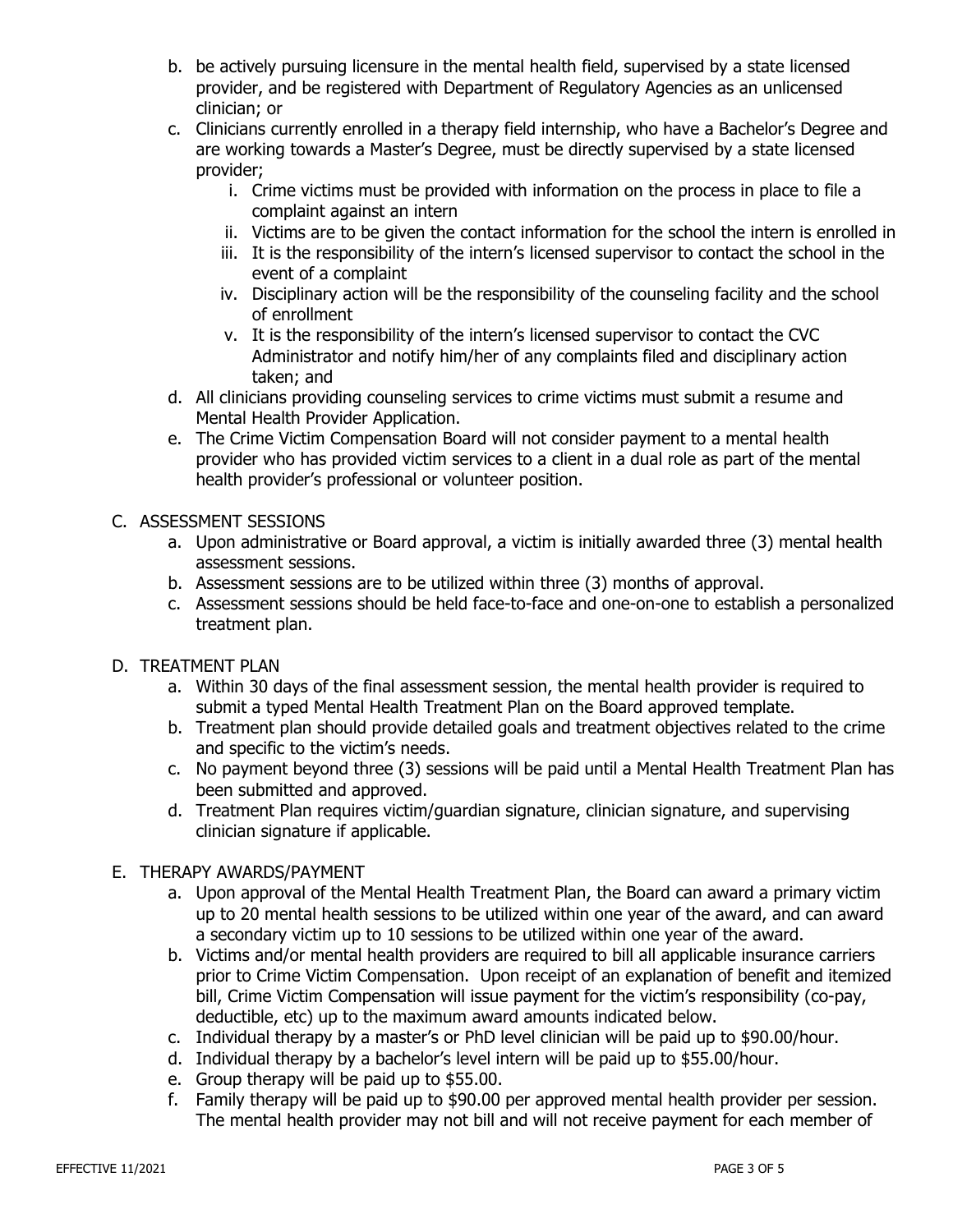the family; however, if each family member has a different mental health provider, each mental health provider may bill and receive payment for their client/victim.

- g. EMDR therapy will be paid up to \$90 per session.
- h. Neurofeedback sessions will be paid at \$90 per session.
- i. Equine Assisted Therapy will be paid up to \$90.00 per session. Provider does not need to submit a separate treatment plan; however, the primarily mental health provider (if different) must note in initial Mental Health Treatment Plan if Equine Assisted Therapy is to be utilized.

## F. EXTENSTION REQUESTS

- a. The mental health provider is required to submit a Therapy Extension Request prior to the expiration of the initial award if it is necessary to continue treatment with the victim.
- b. Only one Therapy Extension Request will be considered by the Board.
- c. The Therapy Extension Request should provide detailed information about the victim's progress as well as information specific to the victim's continuing goals.
- d. No payment will be made for sessions held after the initial termination date until approval of a Therapy Extension Request.
- e. Extension request requires victim/guardian signature, clinician signature, and supervising clinician signature if applicable.
- G. CHANGING CLINICIANS
	- a. The victim's new clinician must adhere to all policies/procedures as detailed in this section.
- H. IN-PATIENT TREATMENT
	- a. In-patient treatment may be considered by the Board on a case-by-case basis.
	- b. The victim and/or provider must submit copies of intake notes and/or physician reports for Board review.
	- c. Upon approval, in-patient claims will be paid under current medical policies.

### I. LIMITATIONS

- a. Crime Victim Compensation will not consider payment for the following:
	- i. Individual sessions lasting less than 45 minutes
	- ii. Missed appointments
	- iii. Telephone consultations or contacts, with the case-by-case exception of TeleMental Health
	- iv. Court appearances, travel time, or report writing
	- v. Reports or evaluations requested by law enforcement, DHS, the Court, or DA's Office
	- vi. Psychological testing or evaluation which is not pre-approved by the Board
	- vii. Clarification, reunification, or other sessions involving the perpetrator and/or the perpetrator's clinician which is not pre-approved by the Board
	- viii. Interest
	- ix. Case staffings
	- x. Family therapy sessions without the primary victim
	- xi. Couples and/or marriage counseling
- b. The Board retains the discretion to limit, suspend, or deny payment of bills submitted by a mental health provider who is under review or investigation by a licensing board or law enforcement agency. Should the Board decide to limit, suspend, or deny payment, the following procedure will apply:
	- i. The CVC Administrator shall notify the mental health provider in writing of any change in payment status
	- ii. The CVC Administrator will also notify any claimants receiving services form the mental health provider of any change in payment status